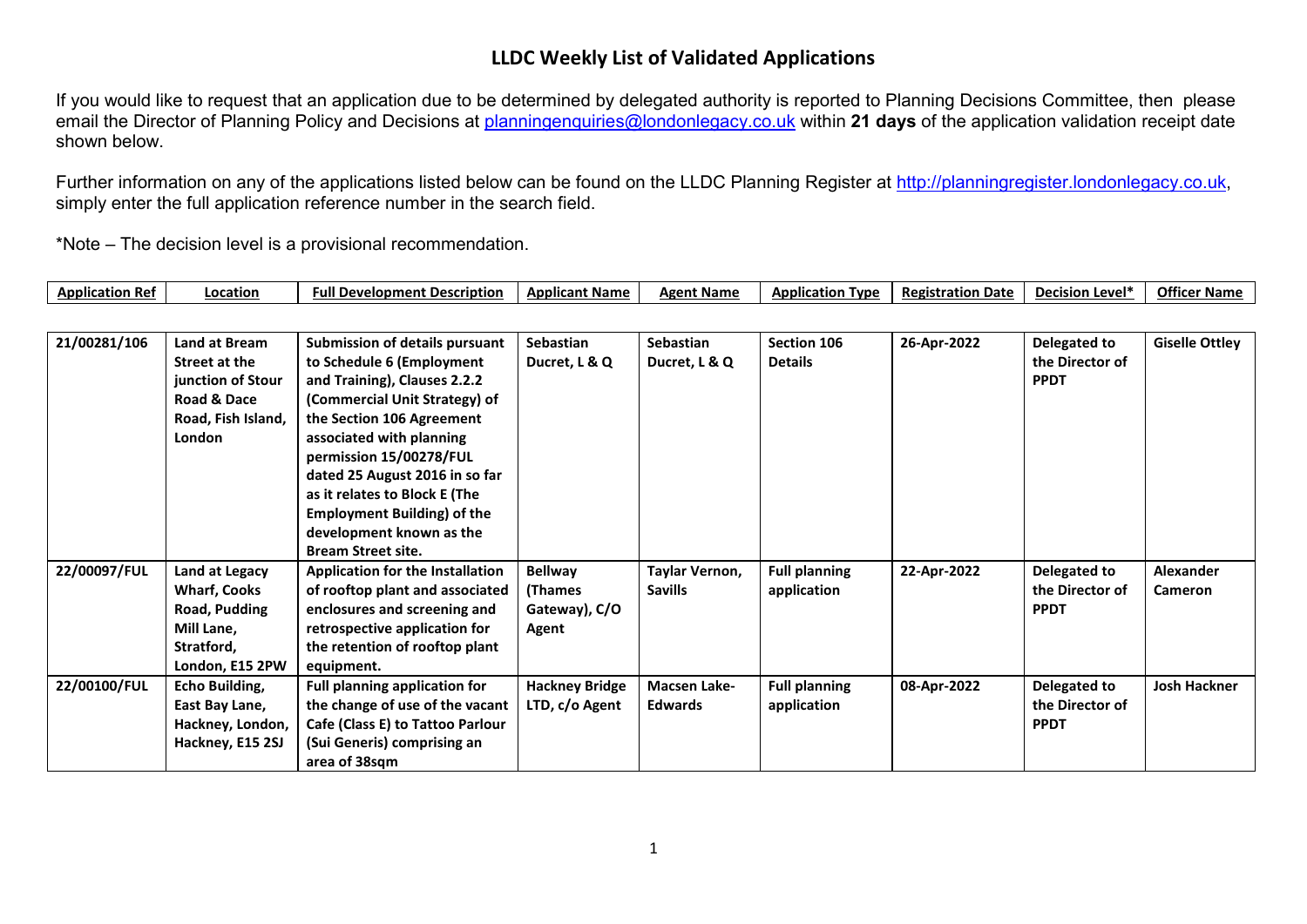If you would like to request that an application due to be determined by delegated authority is reported to Planning Decisions Committee, then please email the Director of Planning Policy and Decisions at [planningenquiries@londonlegacy.co.uk](mailto:planningenquiries@londonlegacy.co.uk) within **21 days** of the application validation receipt date shown below.

Further information on any of the applications listed below can be found on the LLDC Planning Register at [http://planningregister.londonlegacy.co.uk,](http://planningregister.londonlegacy.co.uk/) simply enter the full application reference number in the search field.

| <b>Application Ref</b> | Location                 | <b>Full Development Description</b> | <b>Applicant Name</b> | <b>Agent Name</b> | <b>Application Type</b> | <b>Registration Date</b> | Decision Level* | <b>Officer Name</b> |
|------------------------|--------------------------|-------------------------------------|-----------------------|-------------------|-------------------------|--------------------------|-----------------|---------------------|
|                        |                          |                                     |                       |                   |                         |                          |                 |                     |
| 22/00133/T16           | <b>Sidings Street,</b>   | Installation of electronic          | <b>CK Hutchison</b>   | Eve Wyke, WHP     | Part 16 Prior           | 04-Apr-2022              | Delegated to    | <b>Hannah Want</b>  |
|                        | <b>Stratford Marsh,</b>  | communications apparatus            | Networks (UK)         | <b>Telecoms</b>   | <b>Notification</b>     |                          | the Director of |                     |
|                        | London, E15 2HX          | under Class A of Part 16 of         | Ltd                   | Limited           | <b>Telecomms</b>        |                          | <b>PPDT</b>     |                     |
|                        |                          | Schedule 2 of the Town and          |                       |                   |                         |                          |                 |                     |
|                        |                          | <b>Country Planning (General</b>    |                       |                   |                         |                          |                 |                     |
|                        |                          | <b>Permitted Development) Order</b> |                       |                   |                         |                          |                 |                     |
|                        |                          | 2015 (as amended).                  |                       |                   |                         |                          |                 |                     |
| 22/00145/AOD           | <b>East Wick Phase</b>   | <b>Submission of details to</b>     | <b>East Wick and</b>  | Anjuli Schiele,   | <b>Approval of</b>      | 13-Apr-2022              | Delegated to    | <b>Josh Hackner</b> |
|                        | 2, Development           | discharge Conditions LCS0.98        | <b>Sweetwater</b>     | Quod              | details                 |                          | the Director of |                     |
|                        | Parcel 5.6,              | (Site Specific Remediation          | Projects Ltd,         |                   | (conditions)            |                          | <b>PPDT</b>     |                     |
|                        | <b>Planning Delivery</b> | Strategy), LCS0.99                  | c/o Agent             |                   |                         |                          |                 |                     |
|                        | Zone 5, Legacy           | <b>(Remediation Method)</b>         |                       |                   |                         |                          |                 |                     |
|                        | <b>Communities</b>       | Statement) & LCS0.104               |                       |                   |                         |                          |                 |                     |
|                        | Scheme, Queen            | (Foundation Details) of the         |                       |                   |                         |                          |                 |                     |
|                        | <b>Elizabeth</b>         | <b>Legacy Communities Scheme</b>    |                       |                   |                         |                          |                 |                     |
|                        | Olympic Park,            | <b>Outline Planning Permission</b>  |                       |                   |                         |                          |                 |                     |
|                        | <b>London</b>            | (11/90621/OUTODA), as varied        |                       |                   |                         |                          |                 |                     |
|                        |                          | by 14/00036/VAR,                    |                       |                   |                         |                          |                 |                     |
|                        |                          | 17/00036/VAR and                    |                       |                   |                         |                          |                 |                     |
|                        |                          | 18/00471/VAR), insofar as they      |                       |                   |                         |                          |                 |                     |
|                        |                          | relate to East Wick Phase 2.        |                       |                   |                         |                          |                 |                     |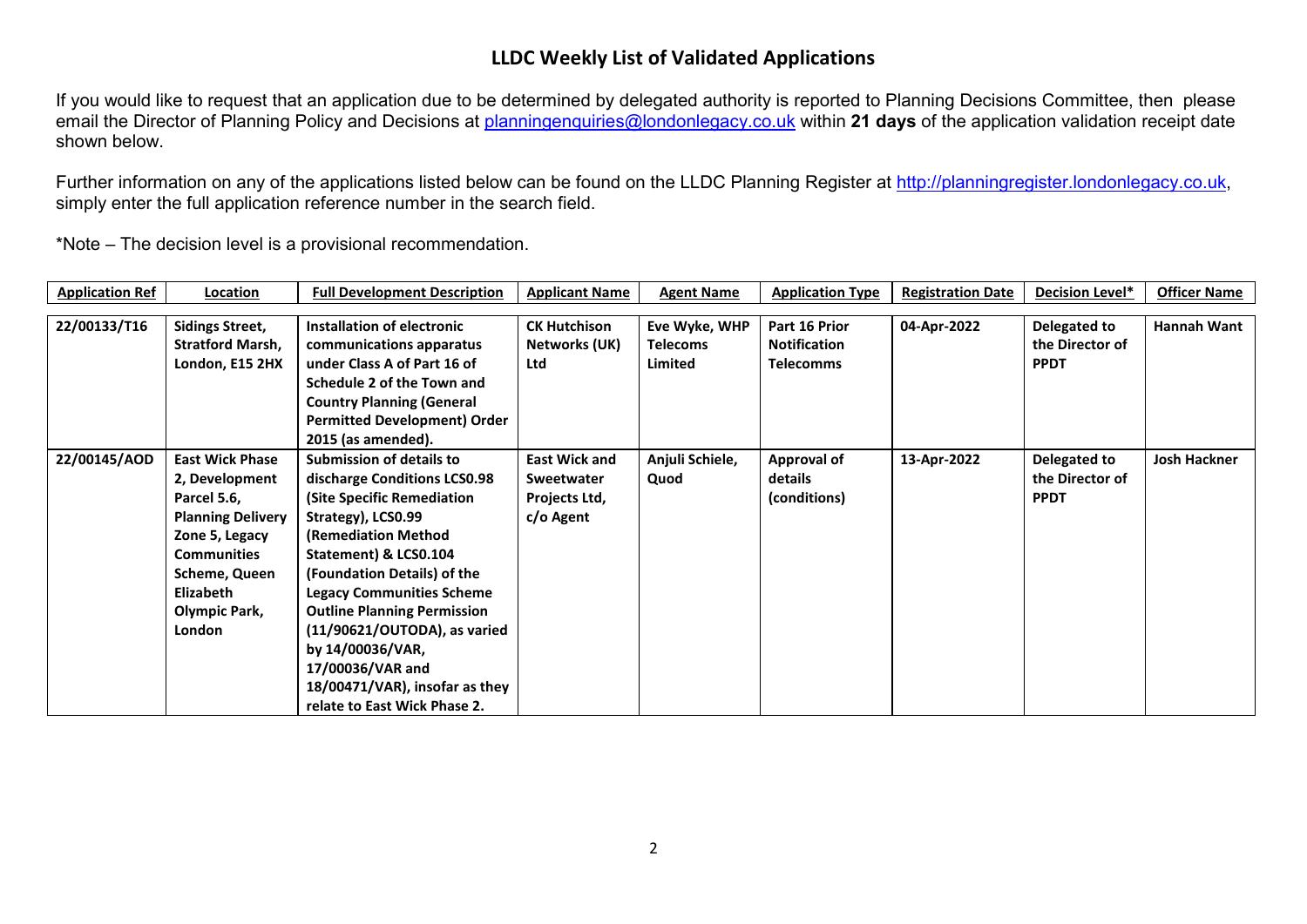If you would like to request that an application due to be determined by delegated authority is reported to Planning Decisions Committee, then please email the Director of Planning Policy and Decisions at [planningenquiries@londonlegacy.co.uk](mailto:planningenquiries@londonlegacy.co.uk) within **21 days** of the application validation receipt date shown below.

Further information on any of the applications listed below can be found on the LLDC Planning Register at [http://planningregister.londonlegacy.co.uk,](http://planningregister.londonlegacy.co.uk/) simply enter the full application reference number in the search field.

| <b>Application Ref</b> | Location         | <b>Full Development Description</b> | <b>Applicant Name</b> | <b>Agent Name</b> | <b>Application Type</b> | <b>Registration Date</b> | <b>Decision Level*</b> | <b>Officer Name</b> |
|------------------------|------------------|-------------------------------------|-----------------------|-------------------|-------------------------|--------------------------|------------------------|---------------------|
|                        |                  |                                     |                       |                   |                         |                          |                        |                     |
| 22/00146/NMA           | Land comprised   | <b>Application for non-material</b> | <b>Ms Tifenn</b>      |                   | Non-Material            | 20-Apr-2022              | Delegated to           | <b>Richard</b>      |
|                        | within the       | amendment under Section 96A         | Kergosien,            |                   | Amendment               |                          | the Director of        | <b>McFerran</b>     |
|                        | Development      | of the Town and Country             | <b>London Legacy</b>  |                   | (Section 96A            |                          | <b>PPDT</b>            |                     |
|                        | Parcels 8.1 and  | Planning Act 1990 (as               | Development           |                   | applications)           |                          |                        |                     |
|                        | 8.4 (Bridgewater | amended) to the Legacy              | Corporation           |                   |                         |                          |                        |                     |
|                        | Triangle), Queen | <b>Communities Scheme Outline</b>   |                       |                   |                         |                          |                        |                     |
|                        | Elizabeth        | <b>Planning Permission</b>          |                       |                   |                         |                          |                        |                     |
|                        | Olympic Park,    | $(11/90621/OUTODA)$ , as varied     |                       |                   |                         |                          |                        |                     |
|                        | <b>London</b>    | by 14/00036/VAR,                    |                       |                   |                         |                          |                        |                     |
|                        |                  | 17/00236/VAR, 18/00471/VAR,         |                       |                   |                         |                          |                        |                     |
|                        |                  | 20/00197/NMA and                    |                       |                   |                         |                          |                        |                     |
|                        |                  | 21/00561/VAR) seeks                 |                       |                   |                         |                          |                        |                     |
|                        |                  | amendment pursuant to               |                       |                   |                         |                          |                        |                     |
|                        |                  | application 21/00561/VAR to         |                       |                   |                         |                          |                        |                     |
|                        |                  | reflect the slotting out from       |                       |                   |                         |                          |                        |                     |
|                        |                  | the original site of                |                       |                   |                         |                          |                        |                     |
|                        |                  | Development Parcels 8.1 and         |                       |                   |                         |                          |                        |                     |
|                        |                  | 8.4 to capture those changes        |                       |                   |                         |                          |                        |                     |
|                        |                  | which cannot be made as part        |                       |                   |                         |                          |                        |                     |
|                        |                  | of the relevant s73                 |                       |                   |                         |                          |                        |                     |
|                        |                  | applications.                       |                       |                   |                         |                          |                        |                     |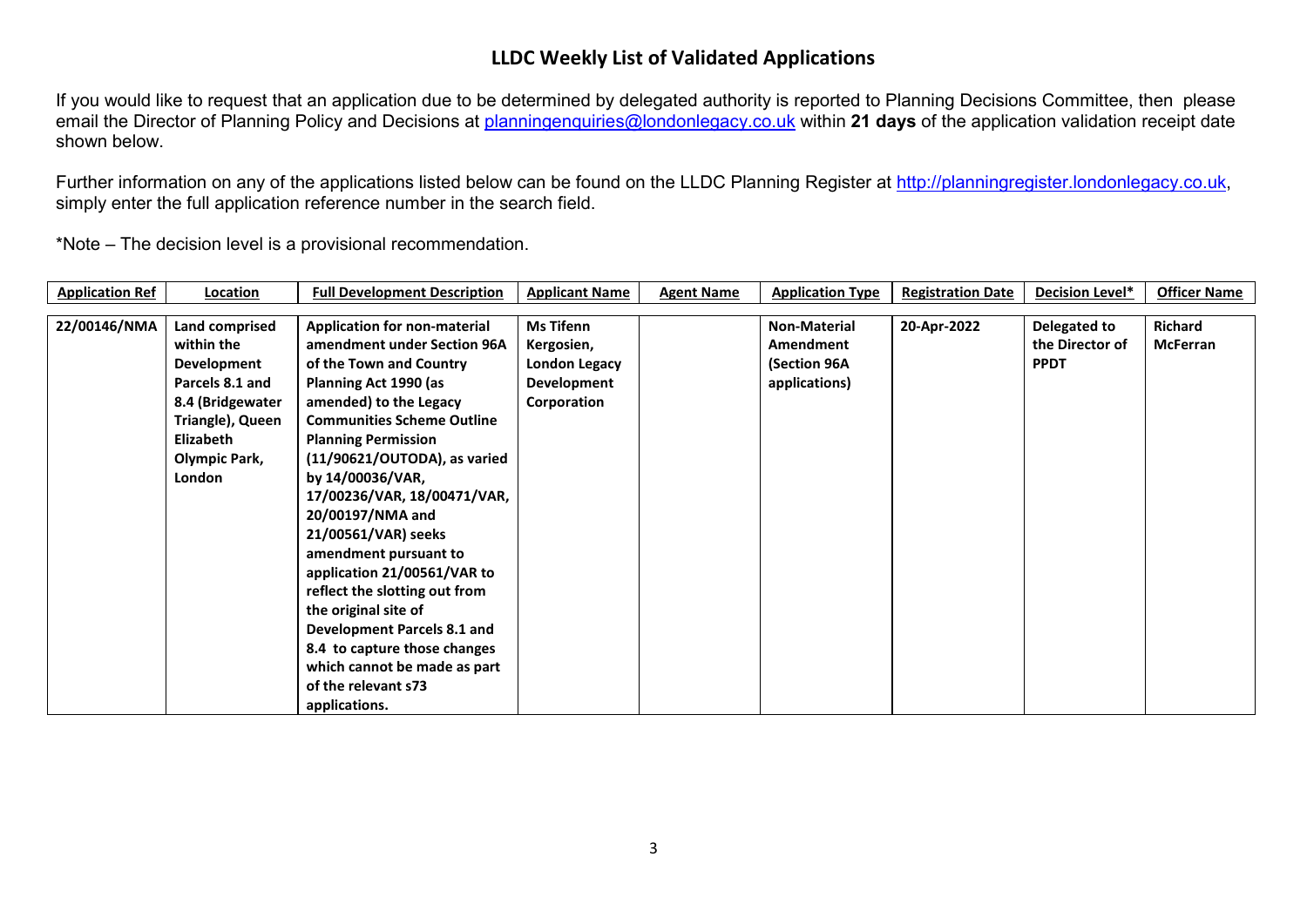If you would like to request that an application due to be determined by delegated authority is reported to Planning Decisions Committee, then please email the Director of Planning Policy and Decisions at [planningenquiries@londonlegacy.co.uk](mailto:planningenquiries@londonlegacy.co.uk) within **21 days** of the application validation receipt date shown below.

Further information on any of the applications listed below can be found on the LLDC Planning Register at [http://planningregister.londonlegacy.co.uk,](http://planningregister.londonlegacy.co.uk/) simply enter the full application reference number in the search field.

| <b>Application Ref</b> | Location            | <b>Full Development Description</b> | <b>Applicant Name</b>   | <b>Agent Name</b> | <b>Application Type</b> | <b>Registration Date</b> | Decision Level* | <b>Officer Name</b> |
|------------------------|---------------------|-------------------------------------|-------------------------|-------------------|-------------------------|--------------------------|-----------------|---------------------|
|                        |                     |                                     |                         |                   |                         |                          |                 |                     |
| 22/00151/AOD           | Plot N05, East      | <b>Submission of details to</b>     | <b>Stratford</b>        | Hannah Cox,       | Approval of             | 14-Apr-2022              | Delegated to    | <b>Blythe Smith</b> |
|                        | Village, Stratford, | partially discharge Conditions      | <b>Village Property</b> | Quod              | details                 |                          | the Director of |                     |
|                        | London, E15 1EG     | J3 and Q2 of the Stratford City     | <b>Holdings 1</b>       |                   | (conditions)            |                          | <b>PPDT</b>     |                     |
|                        |                     | <b>Outline Planning Permission</b>  | Limited                 |                   |                         |                          |                 |                     |
|                        |                     | $(10/90641/EXTODA)$ in so far       |                         |                   |                         |                          |                 |                     |
|                        |                     | as it relates to Plot N05,          |                         |                   |                         |                          |                 |                     |
|                        |                     | located within Zone 5 of the        |                         |                   |                         |                          |                 |                     |
|                        |                     | <b>Stratford City development</b>   |                         |                   |                         |                          |                 |                     |
|                        |                     | (which also now comprises           |                         |                   |                         |                          |                 |                     |
|                        |                     | East Village).                      |                         |                   |                         |                          |                 |                     |
| 22/00152/AOD           | Plot N05, East      | <b>Submission of details to</b>     | <b>Stratford</b>        | Hannah Cox,       | Approval of             | 15-Apr-2022              | Delegated to    | <b>Blythe Smith</b> |
|                        | Village, Stratford, | partially discharge Condition       | <b>Village Property</b> | Quod              | details                 |                          | the Director of |                     |
|                        | London, E15 1EG     | <b>P11 of the Stratford City</b>    | <b>Holdings 1</b>       |                   | (conditions)            |                          | <b>PPDT</b>     |                     |
|                        |                     | <b>Outline Planning Permission</b>  | Limited                 |                   |                         |                          |                 |                     |
|                        |                     | $(10/90641/EXTODA)$ in so far       |                         |                   |                         |                          |                 |                     |
|                        |                     | as it relates to Plot N05,          |                         |                   |                         |                          |                 |                     |
|                        |                     | located within Zone 5 of the        |                         |                   |                         |                          |                 |                     |
|                        |                     | <b>Stratford City development</b>   |                         |                   |                         |                          |                 |                     |
|                        |                     | (which also now comprises           |                         |                   |                         |                          |                 |                     |
|                        |                     | East Village).                      |                         |                   |                         |                          |                 |                     |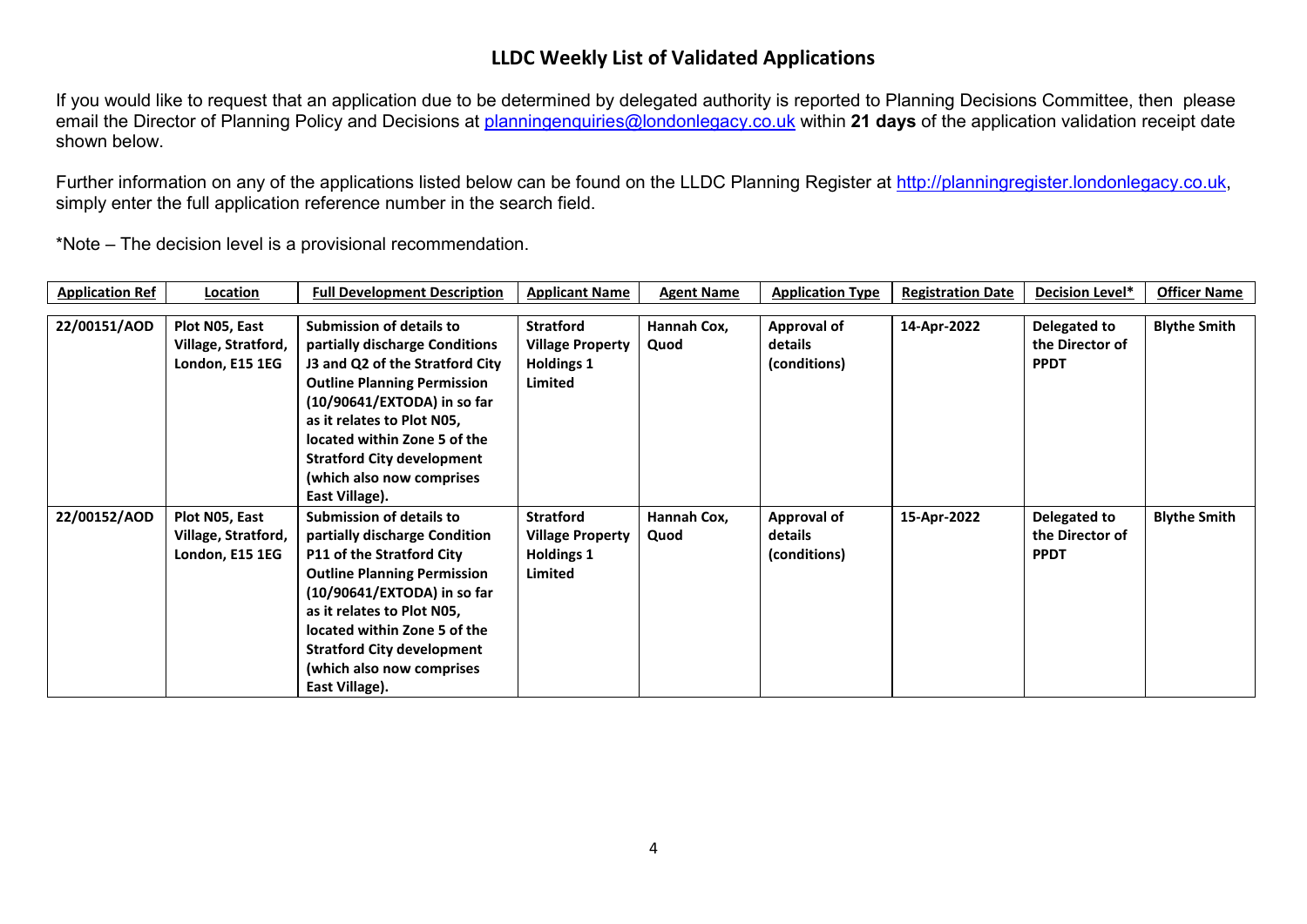If you would like to request that an application due to be determined by delegated authority is reported to Planning Decisions Committee, then please email the Director of Planning Policy and Decisions at [planningenquiries@londonlegacy.co.uk](mailto:planningenquiries@londonlegacy.co.uk) within **21 days** of the application validation receipt date shown below.

Further information on any of the applications listed below can be found on the LLDC Planning Register at [http://planningregister.londonlegacy.co.uk,](http://planningregister.londonlegacy.co.uk/) simply enter the full application reference number in the search field.

| <b>Application Ref</b> | Location             | <b>Full Development Description</b>  | <b>Applicant Name</b> | <b>Agent Name</b> | <b>Application Type</b> | <b>Registration Date</b> | Decision Level* | <b>Officer Name</b> |
|------------------------|----------------------|--------------------------------------|-----------------------|-------------------|-------------------------|--------------------------|-----------------|---------------------|
|                        |                      |                                      |                       |                   |                         |                          |                 |                     |
| 22/00153/AOD           | <b>Chobham Manor</b> | <b>Submission of details to</b>      | Chobham               | Hannah Cox,       | <b>Approval of</b>      | 19-Apr-2022              | Delegated to    | Alexander           |
|                        | Phases 1-4,          | discharge Condition                  | Manor LLP c/o         | Quod              | details                 |                          | the Director of | <b>Cameron</b>      |
|                        | Stratford,           | <b>LCS0.101(Remediation Works)</b>   | Agent                 |                   | (conditions)            |                          | <b>PPDT</b>     |                     |
|                        | London, E20 1HB      | pursuant to the Legacy               |                       |                   |                         |                          |                 |                     |
|                        |                      | <b>Communities Scheme Outline</b>    |                       |                   |                         |                          |                 |                     |
|                        |                      | <b>Planning Permission (LCS OPP)</b> |                       |                   |                         |                          |                 |                     |
|                        |                      | (11/90621/OUTODA), as varied         |                       |                   |                         |                          |                 |                     |
|                        |                      | by (14/00036/VAR) in so far as       |                       |                   |                         |                          |                 |                     |
|                        |                      | it relates to Phases 1-4 of          |                       |                   |                         |                          |                 |                     |
|                        |                      | <b>Planning Development Zone 6</b>   |                       |                   |                         |                          |                 |                     |
|                        |                      | (PDZ6).                              |                       |                   |                         |                          |                 |                     |
| 22/00154/AOD           | <b>Chobham Manor</b> | <b>Submission of details to</b>      | Chobham               | Hannah Cox,       | <b>Approval of</b>      | 19-Apr-2022              | Delegated to    | Alexander           |
|                        | Phase 4,             | partially discharge of Condition     | Manor LLP c/o         | Quod              | details                 |                          | the Director of | <b>Cameron</b>      |
|                        | Stratford,           | <b>LCS0.102 (Remediation</b>         | Agent                 |                   | (conditions)            |                          | <b>PPDT</b>     |                     |
|                        | London, E20 1HH      | <b>Validation and Protection0</b>    |                       |                   |                         |                          |                 |                     |
|                        |                      | pursuant to the Legacy               |                       |                   |                         |                          |                 |                     |
|                        |                      | <b>Communities Scheme Outline</b>    |                       |                   |                         |                          |                 |                     |
|                        |                      | <b>Planning Permission (LCS OPP)</b> |                       |                   |                         |                          |                 |                     |
|                        |                      | (11/90621/OUTODA), as varied         |                       |                   |                         |                          |                 |                     |
|                        |                      | by (14/00036/VAR) in so far as       |                       |                   |                         |                          |                 |                     |
|                        |                      | it relates to Sub Phase 4A of        |                       |                   |                         |                          |                 |                     |
|                        |                      | <b>Planning Development Zone 6</b>   |                       |                   |                         |                          |                 |                     |
|                        |                      | (PDZ6).                              |                       |                   |                         |                          |                 |                     |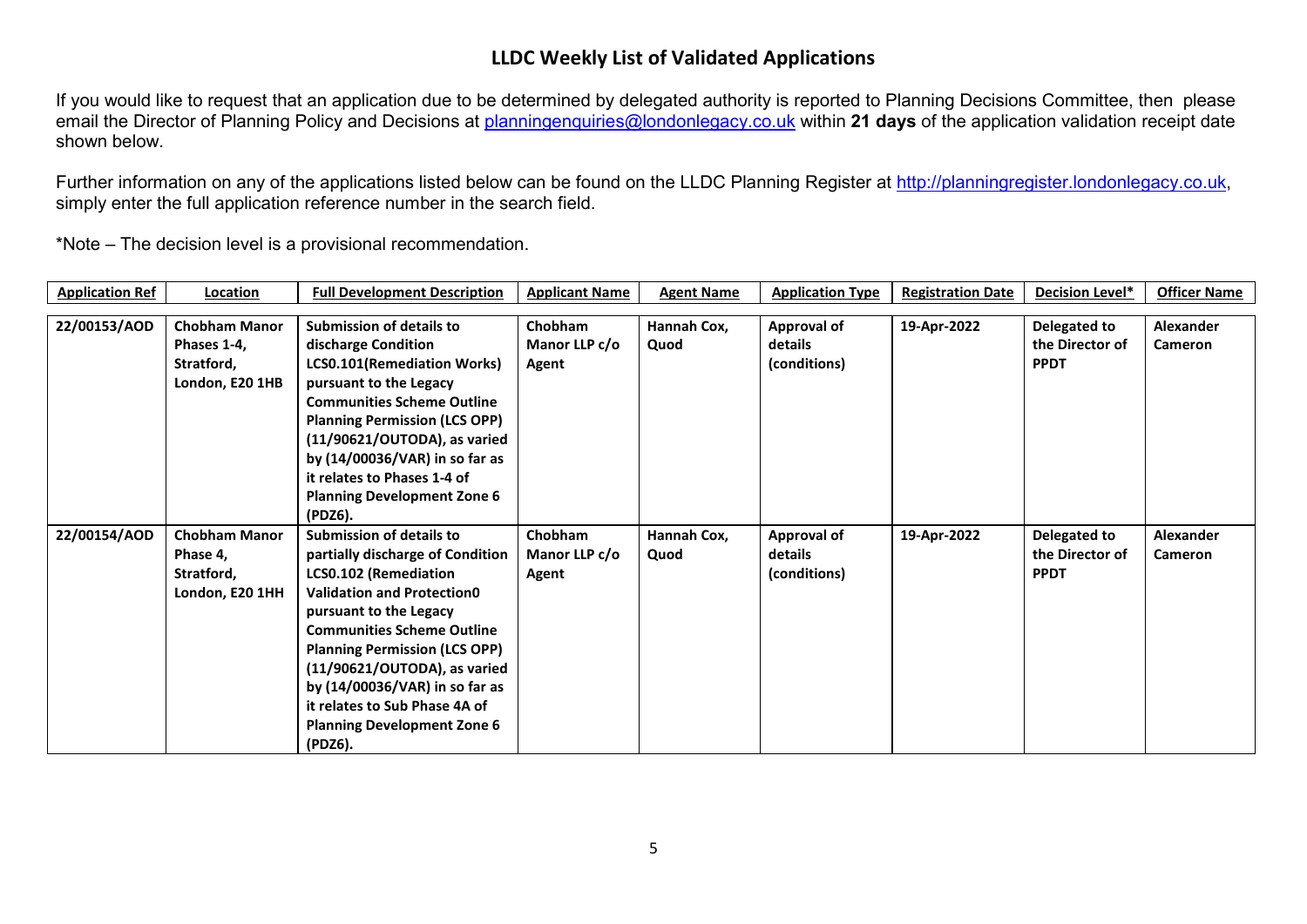If you would like to request that an application due to be determined by delegated authority is reported to Planning Decisions Committee, then please email the Director of Planning Policy and Decisions at [planningenquiries@londonlegacy.co.uk](mailto:planningenquiries@londonlegacy.co.uk) within **21 days** of the application validation receipt date shown below.

Further information on any of the applications listed below can be found on the LLDC Planning Register at [http://planningregister.londonlegacy.co.uk,](http://planningregister.londonlegacy.co.uk/) simply enter the full application reference number in the search field.

| <b>Application Ref</b> | Location                 | <b>Full Development Description</b>  | <b>Applicant Name</b> | <b>Agent Name</b> | <b>Application Type</b> | <b>Registration Date</b> | Decision Level* | <b>Officer Name</b> |
|------------------------|--------------------------|--------------------------------------|-----------------------|-------------------|-------------------------|--------------------------|-----------------|---------------------|
| 22/00155/FUL           | Flat 14, Hallings        | <b>Full planning application for</b> | <b>Marian Halasz</b>  |                   | <b>Full planning</b>    | 18-Apr-2022              | Delegated to    | Hannah Want         |
|                        | <b>Wharf Studios,</b>    | the change of use from Class         |                       |                   | application             |                          | the Director of |                     |
|                        | Channelsea Road,         | B1/C3 (Live/Work) to Class C2        |                       |                   |                         |                          | <b>PPDT</b>     |                     |
|                        | Stratford,               | (Residential).                       |                       |                   |                         |                          |                 |                     |
|                        | LONDON, E15              |                                      |                       |                   |                         |                          |                 |                     |
|                        | 2SX                      |                                      |                       |                   |                         |                          |                 |                     |
| 22/00156/AOD           | Development              | <b>Submission of details to</b>      | n/a, Aniara c/o       | Anjuli Schiele,   | Approval of             | 19-Apr-2022              | Delegated to    | Grant               |
|                        | Parcel 8.3.2 of          | discharge Condition 9                | Agent                 | Quod              | details                 |                          | the Director of | <b>McClements</b>   |
|                        | the Legacy               | (Verification Report) of             |                       |                   | (conditions)            |                          | <b>PPDT</b>     |                     |
|                        | <b>Communities</b>       | planning permission                  |                       |                   |                         |                          |                 |                     |
|                        | Scheme (LCS),            | 19/00592/FUL dated 10                |                       |                   |                         |                          |                 |                     |
|                        | located within           | September 2020, as amended           |                       |                   |                         |                          |                 |                     |
|                        | the Planning             | by 20/00473/NMA,                     |                       |                   |                         |                          |                 |                     |
|                        | <b>Delivery Zone 8</b>   | 21/00389/NMA and                     |                       |                   |                         |                          |                 |                     |
|                        | (PDZ8) site, at          | 22/00070/NMA.                        |                       |                   |                         |                          |                 |                     |
|                        | the junction of          |                                      |                       |                   |                         |                          |                 |                     |
|                        | <b>Barbers Road and</b>  |                                      |                       |                   |                         |                          |                 |                     |
|                        | <b>Pudding Mill Lane</b> |                                      |                       |                   |                         |                          |                 |                     |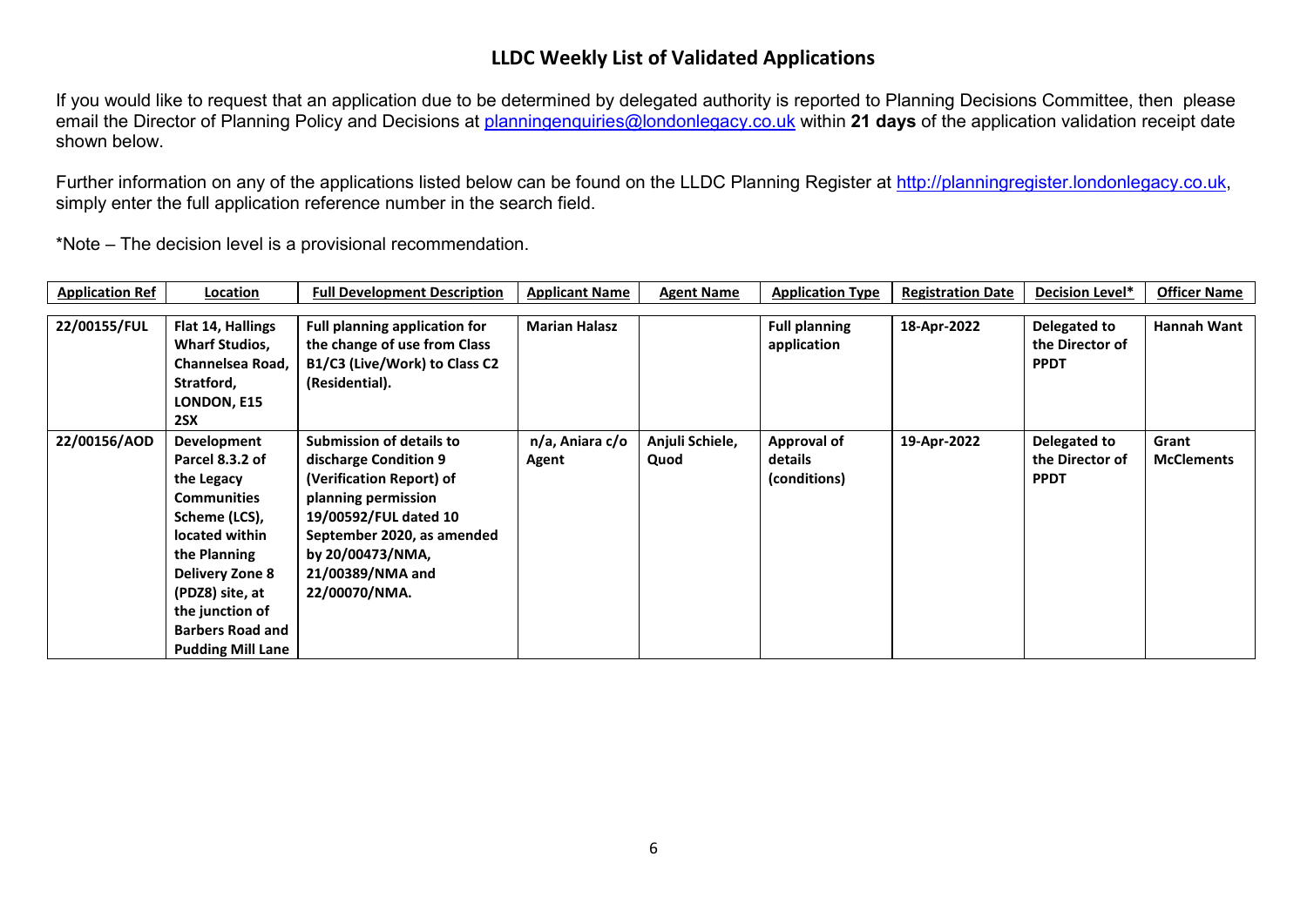If you would like to request that an application due to be determined by delegated authority is reported to Planning Decisions Committee, then please email the Director of Planning Policy and Decisions at [planningenquiries@londonlegacy.co.uk](mailto:planningenquiries@londonlegacy.co.uk) within **21 days** of the application validation receipt date shown below.

Further information on any of the applications listed below can be found on the LLDC Planning Register at [http://planningregister.londonlegacy.co.uk,](http://planningregister.londonlegacy.co.uk/) simply enter the full application reference number in the search field.

| <b>Application Ref</b> | Location                                                          | <b>Full Development Description</b>                                                                                                                                                                                                                                                                                                               | <b>Applicant Name</b>                            | <b>Agent Name</b>   | <b>Application Type</b>                       | <b>Registration Date</b> | Decision Level*                                | <b>Officer Name</b>                |
|------------------------|-------------------------------------------------------------------|---------------------------------------------------------------------------------------------------------------------------------------------------------------------------------------------------------------------------------------------------------------------------------------------------------------------------------------------------|--------------------------------------------------|---------------------|-----------------------------------------------|--------------------------|------------------------------------------------|------------------------------------|
| 22/00160/AOD           | Chobham Manor,<br>Phase 1,<br>Stratford,<br>London, E20 1HH       | Submission of details pursuant<br>to Condition LCS0.100<br>(Remediation Works) of Legacy<br><b>Communities Scheme Outline</b><br>planning permission<br>(11/90621/OUTODA) dated 29<br>September 2012, as varied by<br>14/00036/VAR, in so far as it<br>relates to Phase 1 of Planning<br>Development Zone 6 (PDZ6)<br>only.                       | C/O Agent,<br>Chobham<br>Manor LLP, c/o<br>agent | Hannah Cox,<br>Quod | <b>Approval of</b><br>details<br>(conditions) | 19-Apr-2022              | Delegated to<br>the Director of<br><b>PPDT</b> | Alexander<br>Cameron               |
| 22/00163/AOD           | <b>Chobham Manor</b><br>Phase 4,<br>Stratford,<br>London, E20 1HB | <b>Submission of details to</b><br>discharge Condition LCS0.106<br>(Quality of Imported Fill) of<br><b>Legacy Communities Scheme</b><br><b>Outline planning permission</b><br>(11/90621/OUTODA) dated 29<br>September 2012, as varied by<br>14/00036/VAR, in so far as it<br>relates to Phase 4 of Planning<br>Development Zone 6 (PDZ6)<br>only. | C/O Agent,<br>Chobham<br>Manor LLP, c/o<br>agent | Hannah Cox,<br>Quod | Approval of<br>details<br>(conditions)        | 19-Apr-2022              | Delegated to<br>the Director of<br><b>PPDT</b> | <b>Alexander</b><br><b>Cameron</b> |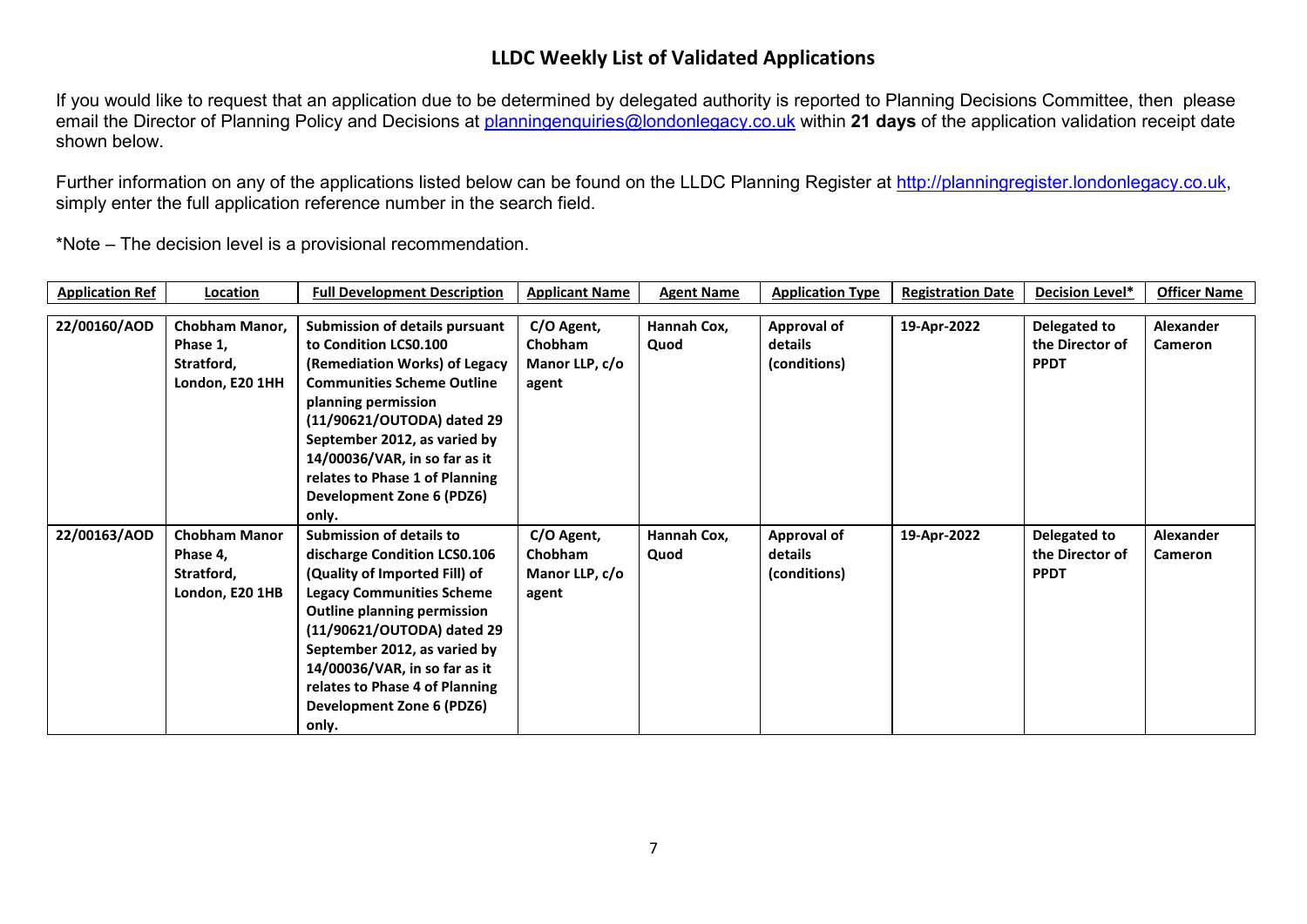If you would like to request that an application due to be determined by delegated authority is reported to Planning Decisions Committee, then please email the Director of Planning Policy and Decisions at [planningenquiries@londonlegacy.co.uk](mailto:planningenquiries@londonlegacy.co.uk) within **21 days** of the application validation receipt date shown below.

Further information on any of the applications listed below can be found on the LLDC Planning Register at [http://planningregister.londonlegacy.co.uk,](http://planningregister.londonlegacy.co.uk/) simply enter the full application reference number in the search field.

| <b>Application Ref</b> | Location             | <b>Full Development Description</b>   | <b>Applicant Name</b> | <b>Agent Name</b> | <b>Application Type</b> | <b>Registration Date</b> | <b>Decision Level*</b> | <b>Officer Name</b> |
|------------------------|----------------------|---------------------------------------|-----------------------|-------------------|-------------------------|--------------------------|------------------------|---------------------|
|                        |                      |                                       |                       |                   |                         |                          |                        |                     |
| 22/00165/AOD           | <b>Chobham Manor</b> | <b>Submission of details pursuant</b> | C/O Agent,            | Hannah Cox,       | Approval of             | 19-Apr-2022              | Delegated to           | <b>Alexander</b>    |
|                        | Phases 1 and 2,      | to Condition LCS0.108 (Annual         | <b>Chobham</b>        | Quod              | details                 |                          | the Director of        | <b>Cameron</b>      |
|                        | Stratford,           | Reporting), of Legacy                 | Manor LLP, c/o        |                   | (conditions)            |                          | <b>PPDT</b>            |                     |
|                        | London, E20 1HB      | <b>Communities Scheme outline</b>     | agent                 |                   |                         |                          |                        |                     |
|                        |                      | planning permission                   |                       |                   |                         |                          |                        |                     |
|                        |                      | 11/90621/OUTODA dated 28              |                       |                   |                         |                          |                        |                     |
|                        |                      | September 2012 (as varied by          |                       |                   |                         |                          |                        |                     |
|                        |                      | 14/00036/VAR and                      |                       |                   |                         |                          |                        |                     |
|                        |                      | 17/00236/VAR, in respect of           |                       |                   |                         |                          |                        |                     |
|                        |                      | <b>Phases 1 and 2 of Planning</b>     |                       |                   |                         |                          |                        |                     |
|                        |                      | <b>Development Zone 6 (PDZ6)</b>      |                       |                   |                         |                          |                        |                     |
|                        |                      | only.                                 |                       |                   |                         |                          |                        |                     |
| 22/00166/AOD           | <b>Chobham Manor</b> | <b>Submission of details to</b>       | C/O Agent,            | Hannah Cox,       | <b>Approval of</b>      | 20-Apr-2022              | Delegated to           | <b>Alexander</b>    |
|                        | Phase 2,             | partially discharge Condition         | Chobham               | Quod              | details                 |                          | the Director of        | <b>Cameron</b>      |
|                        | Stratford,           | LCS0.102 (Remediation                 | Manor LLP, c/o        |                   | (conditions)            |                          | <b>PPDT</b>            |                     |
|                        | Stratford, E20       | <b>Validation and Protection) of</b>  | agent                 |                   |                         |                          |                        |                     |
|                        | 1HB                  | <b>Legacy Communities Scheme</b>      |                       |                   |                         |                          |                        |                     |
|                        |                      | outline planning permission           |                       |                   |                         |                          |                        |                     |
|                        |                      | 11/90621/OUTODA dated 28              |                       |                   |                         |                          |                        |                     |
|                        |                      | September 2012 (as varied by          |                       |                   |                         |                          |                        |                     |
|                        |                      | 14/00036/VAR and                      |                       |                   |                         |                          |                        |                     |
|                        |                      | 17/00236/VAR, in respect of           |                       |                   |                         |                          |                        |                     |
|                        |                      | <b>Phase 2 of Planning</b>            |                       |                   |                         |                          |                        |                     |
|                        |                      | Development Zone 6 (PDZ6)             |                       |                   |                         |                          |                        |                     |
|                        |                      | only.                                 |                       |                   |                         |                          |                        |                     |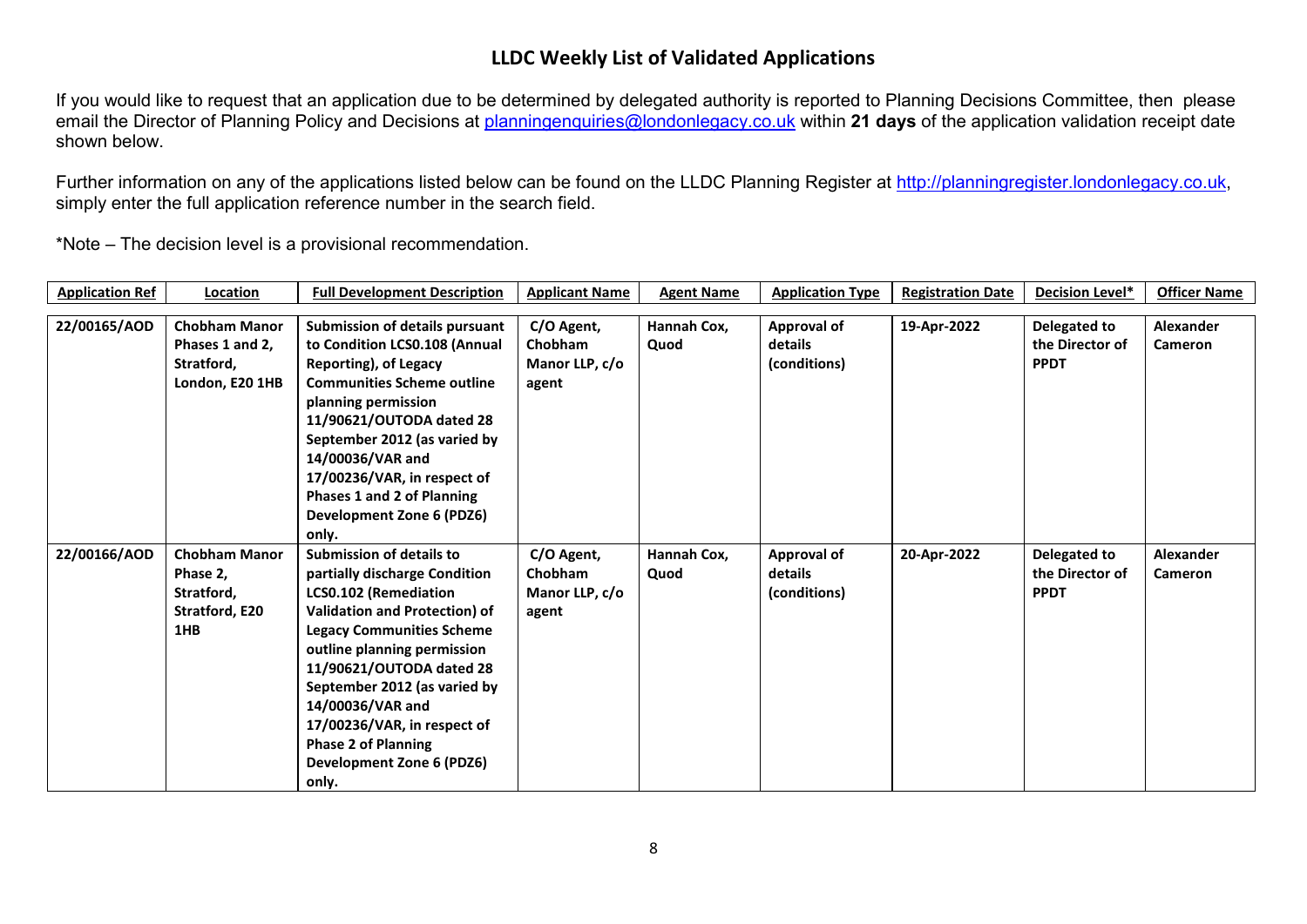If you would like to request that an application due to be determined by delegated authority is reported to Planning Decisions Committee, then please email the Director of Planning Policy and Decisions at [planningenquiries@londonlegacy.co.uk](mailto:planningenquiries@londonlegacy.co.uk) within **21 days** of the application validation receipt date shown below.

Further information on any of the applications listed below can be found on the LLDC Planning Register at [http://planningregister.londonlegacy.co.uk,](http://planningregister.londonlegacy.co.uk/) simply enter the full application reference number in the search field.

| <b>Application Ref</b> | Location                                                          | <b>Full Development Description</b>                                                                                                                                                                                                                                                                                                              | <b>Applicant Name</b>                            | <b>Agent Name</b>   | <b>Application Type</b>                       | <b>Registration Date</b> | <b>Decision Level*</b>                         | <b>Officer Name</b>                |
|------------------------|-------------------------------------------------------------------|--------------------------------------------------------------------------------------------------------------------------------------------------------------------------------------------------------------------------------------------------------------------------------------------------------------------------------------------------|--------------------------------------------------|---------------------|-----------------------------------------------|--------------------------|------------------------------------------------|------------------------------------|
| 22/00167/AOD           | <b>Chobham Manor</b><br>Phase 3,<br>Stratford,                    | <b>Submission of details to</b><br>discharge Condition LCS0.100<br>(Remediation Works), of                                                                                                                                                                                                                                                       | C/O Agent,<br><b>Chobham</b><br>Manor LLP, c/o   | Hannah Cox,<br>Quod | <b>Approval of</b><br>details<br>(conditions) | 19-Apr-2022              | Delegated to<br>the Director of<br><b>PPDT</b> | <b>Alexander</b><br><b>Cameron</b> |
|                        | London, E20 1HB                                                   | <b>Legacy Communities Scheme</b><br>outline planning permission<br>11/90621/OUTODA dated 28<br>September 2012 (as varied by<br>14/00036/VAR and<br>17/00236/VAR, in respect of<br><b>Phase 3 of Planning</b><br><b>Development Zone 6 (PDZ6)</b><br>only.                                                                                        | agent                                            |                     |                                               |                          |                                                |                                    |
| 22/00168/AOD           | <b>Chobham Manor</b><br>Phase 4,<br>Stratford,<br>London, E20 1HB | <b>Submission of details to</b><br>discharge Condition LCS0.100<br>(Remediation Works), of<br><b>Legacy Communities Scheme</b><br>outline planning permission<br>11/90621/OUTODA dated 28<br>September 2012 (as varied by<br>14/00036/VAR and<br>17/00236/VAR, in respect of<br><b>Phase 4 of Planning</b><br>Development Zone 6 (PDZ6)<br>only. | C/O Agent,<br>Chobham<br>Manor LLP, c/o<br>agent | Hannah Cox,<br>Quod | <b>Approval of</b><br>details<br>(conditions) | 19-Apr-2022              | Delegated to<br>the Director of<br><b>PPDT</b> | <b>Alexander</b><br><b>Cameron</b> |